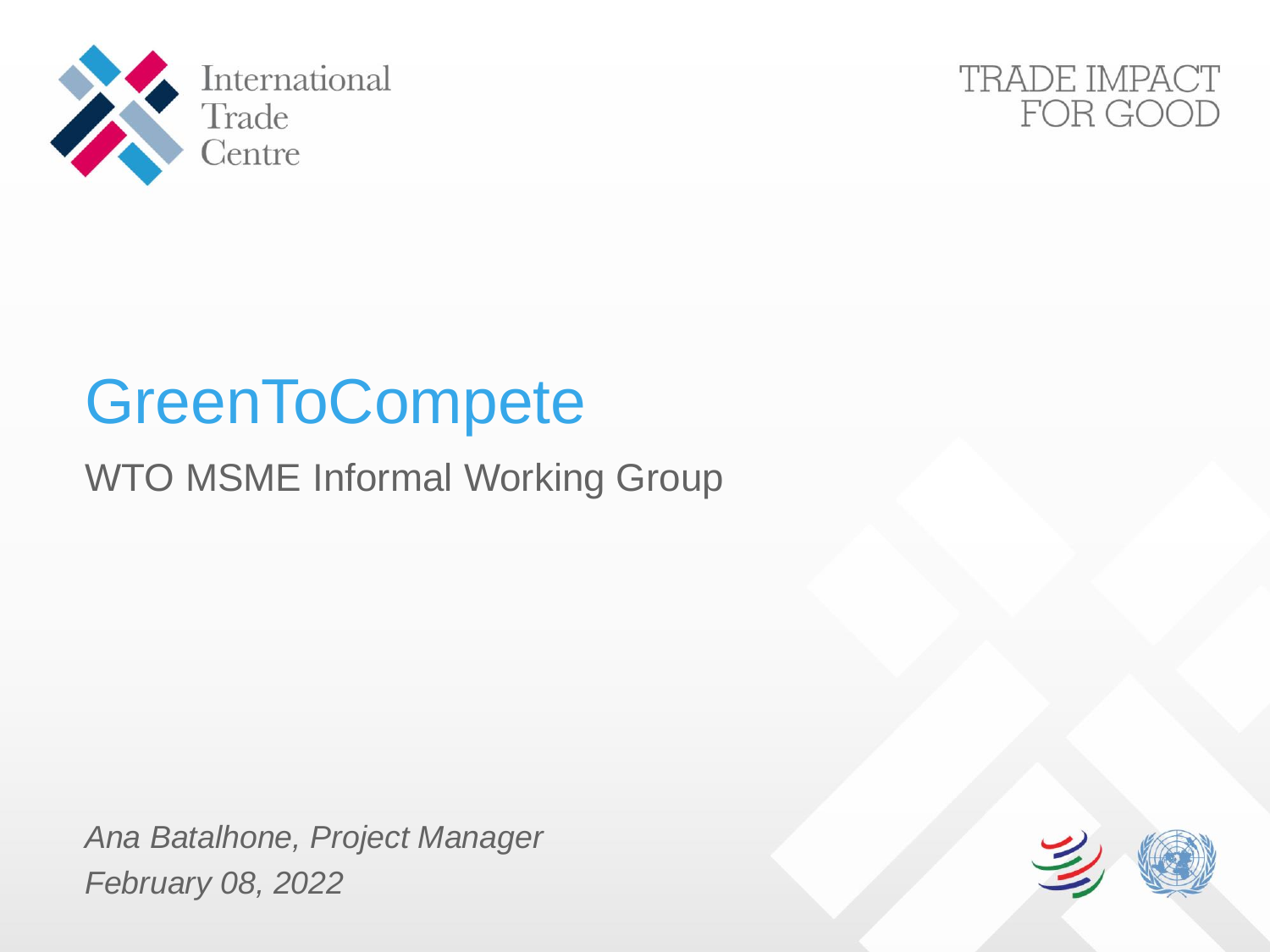## MSMEs in the green transition

#### **Competitiveness forces Competitiveness forces Competitiveness forces**

- 1. Value chain risks from climate hazards (product quality, costs/margins, logistics)
- 2. Environmental externalities of business (emissions, waste, input efficiency)
- 3. Opportunities in environmental markets (e.g. climate services, certified products).

- Limited awareness of opportunities and the business case for "going green"
- Limited access to adaptation skills and technologies (markets, tariffs etc.)
- Low productivity
- High costs of investment and compliance with market access requirements (e.g. VSS)
- Limited access to climate finance and insurance, particularly by small-holders.

#### **Green Aid for Trade**

- Improve stakeholder **understanding** of value chain risks and opportunities
- Define **strategies** to address risks and grasp any opportunities
- Build MSME **capacity** to **strengthen resilience** and **thrive in green markets**



### TRADE IMPACT FOR GO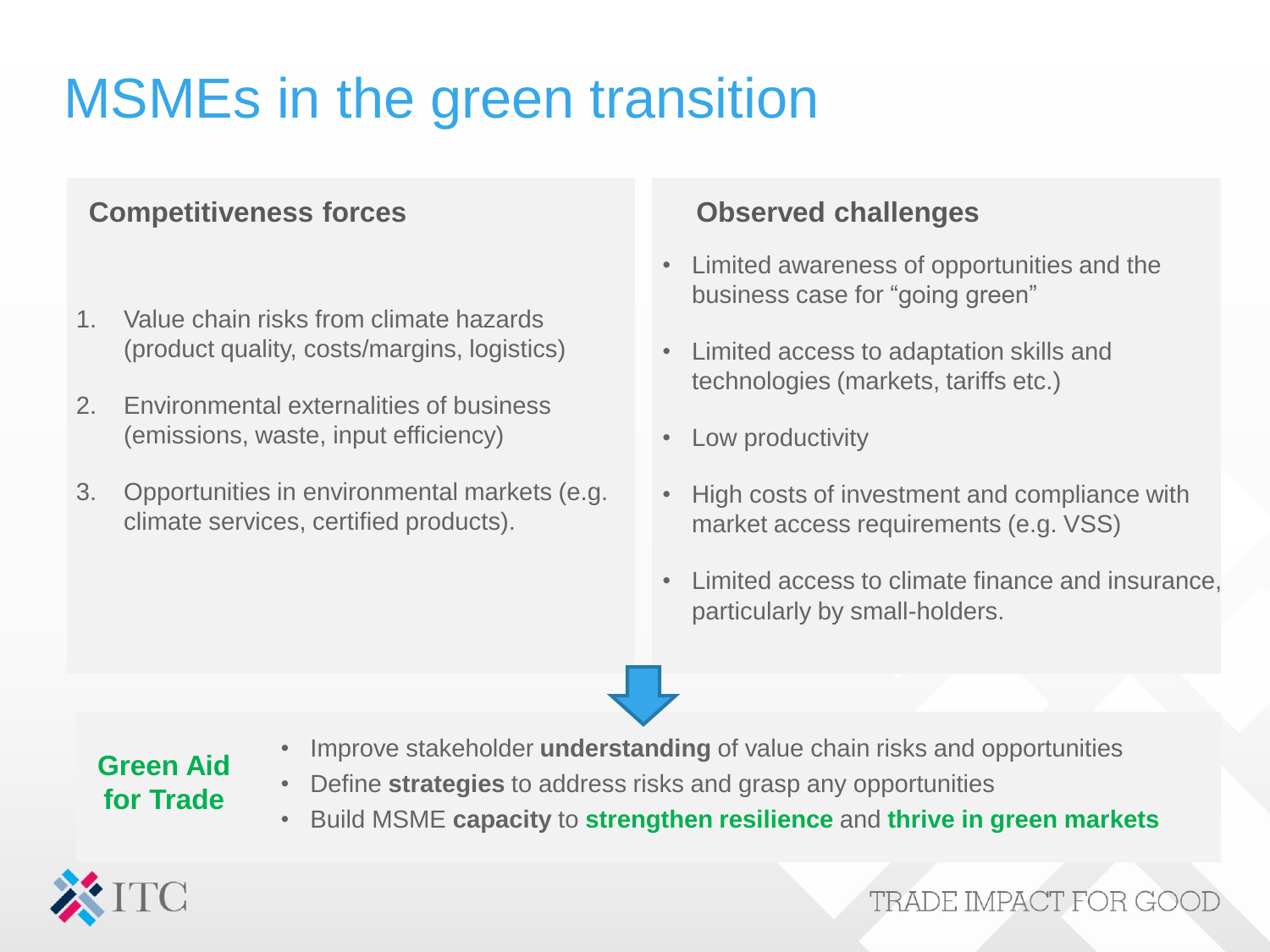# GreenToCompete - Activating green trade

GreenToCompete is ITC's Activator towards a green economy that profits both planet and people.



### **Activation channels**

- Capacity building, tools & methodologies
- GreenToCompete Hubs and networks
- Platforms for dialogue and events
- Thought leadership

#### **How we activate**

- **Agenda setting:** Policy and data
- **Markets & Finance:** Work with ecosystems actors to unlock green technologies, services and finance for MSMEs and to connect them to sustainable markets
- **Green capacity: Support MSMEs to drive** green change

#### **Our clients**

- SMEs and ecopreneurs
- BSOs
- Policy makers
- Mainstreaming in ITC 77



TRADE IMPACT FOR GOO

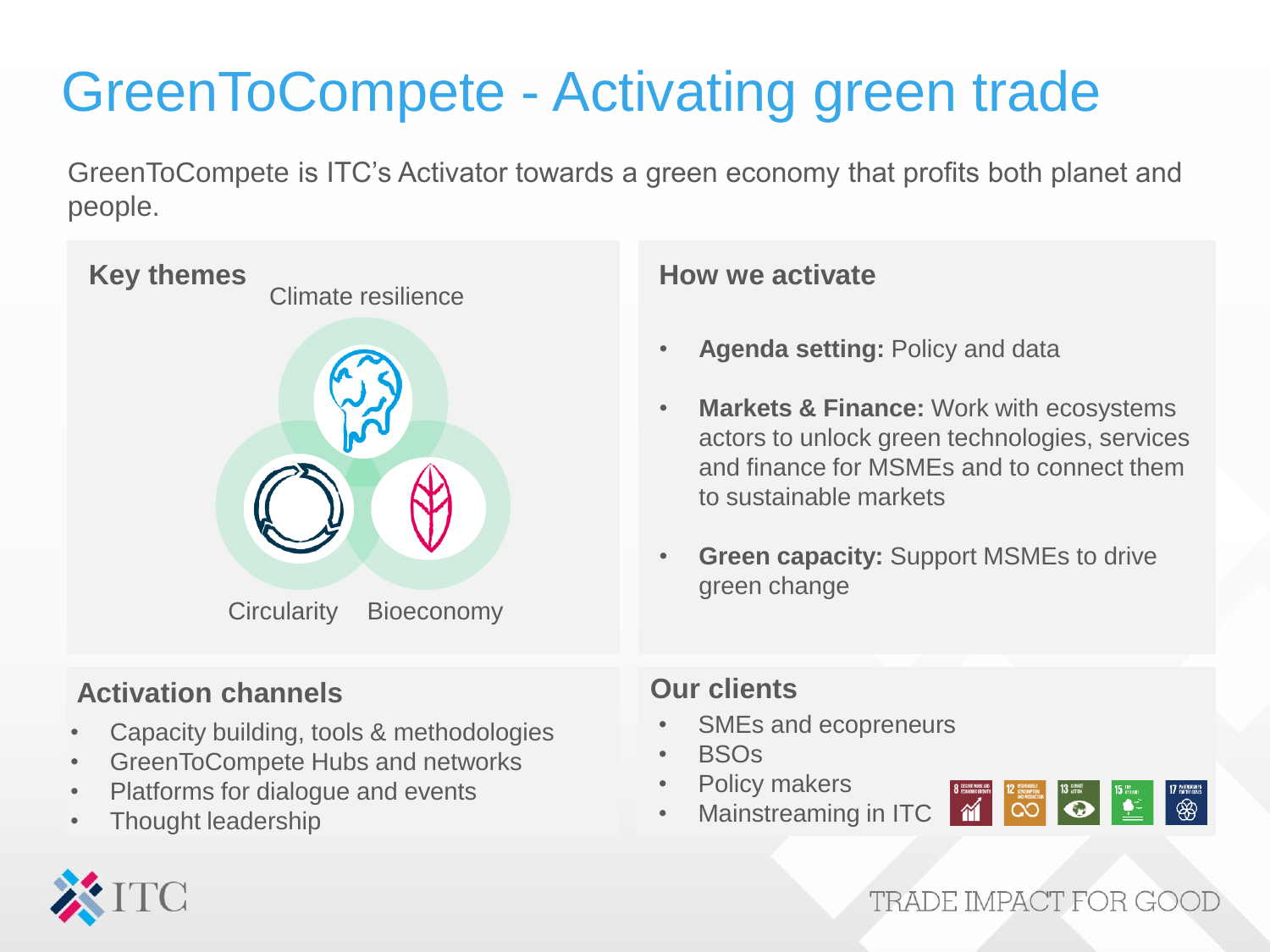### Circular economy

- **Resource Efficiency and Circular Production (RECP) Toolkit** to support SMEs to use resources (water, energy, chemicals) more efficiently and implement circular production practices (reuse waste)
- **Coaching programme:** sector and sustainability experts assess current practices on site and calculate the business case to implement RECP measures
- **16 countries** in textiles & clothing as well as agri-processing sectors
- **Impact:** contributes to pollution and CO2 emissions reduction
- **Scale through development of online platform** for MSMEs to assess their environmental performance, and to provide training on how to improve their performance through the GreenToCompete virtual learning space



TRADE IMPACT FOR GO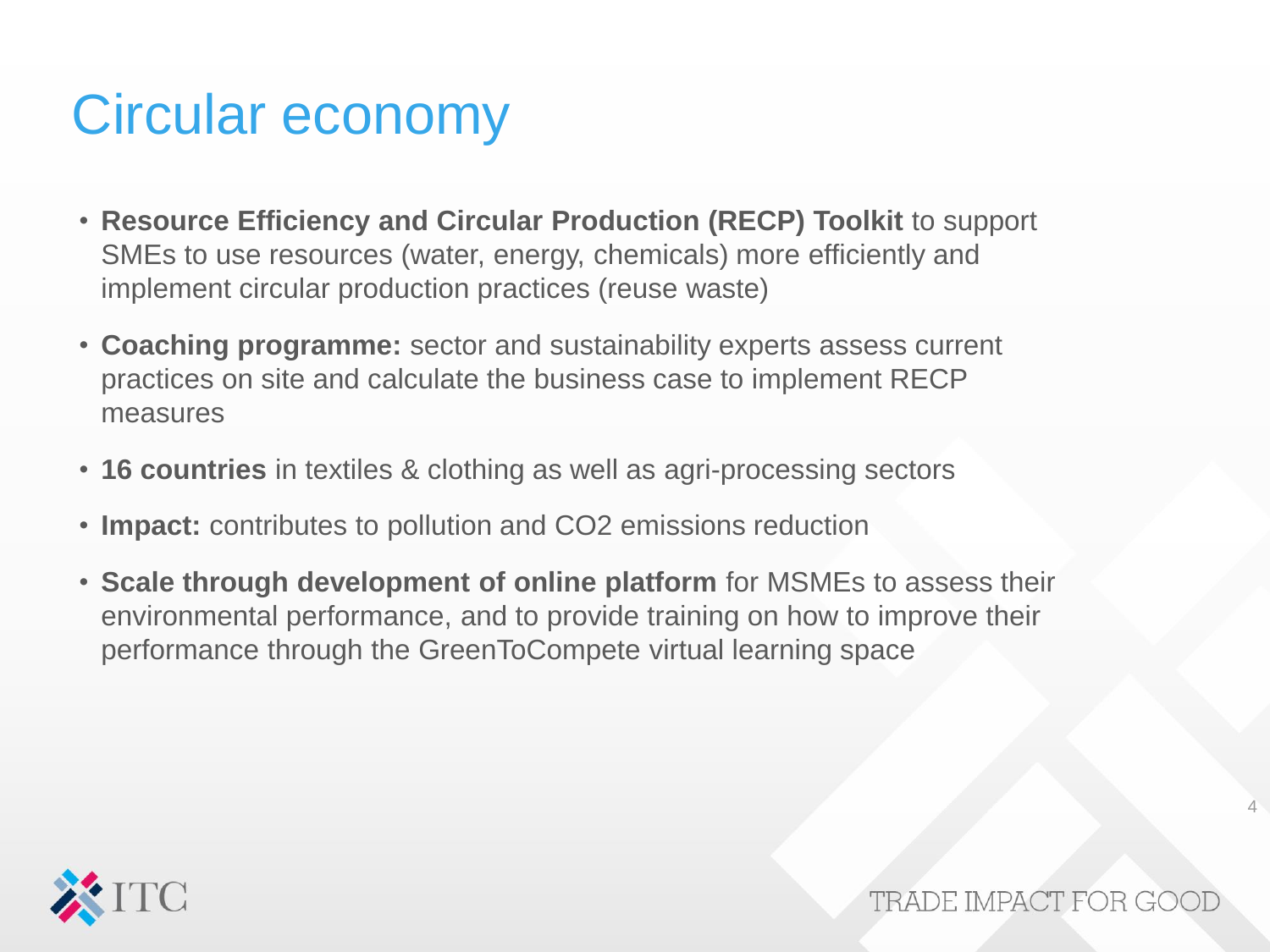### Climate resilience

- **Assessment of climate risks and opportunities** in value chains as well as the identification of climate technologies to actively build resilience
- **Online platform** to provide transparency about climate impacts and opportunities in different value chains under development
- **Direct work with MSMEs through Climate resilience toolkit** to supporting them to adapt to climate change through risk assessment and the definition and implementation of adaptation strategies – implemented through a coaching programme
- **Publications:** 
	- 2021 SME Competitiveness Outlook on the green recovery
	- 2022 Handbook for development practitioners on climate resilience



TRADE IMPACT FOR G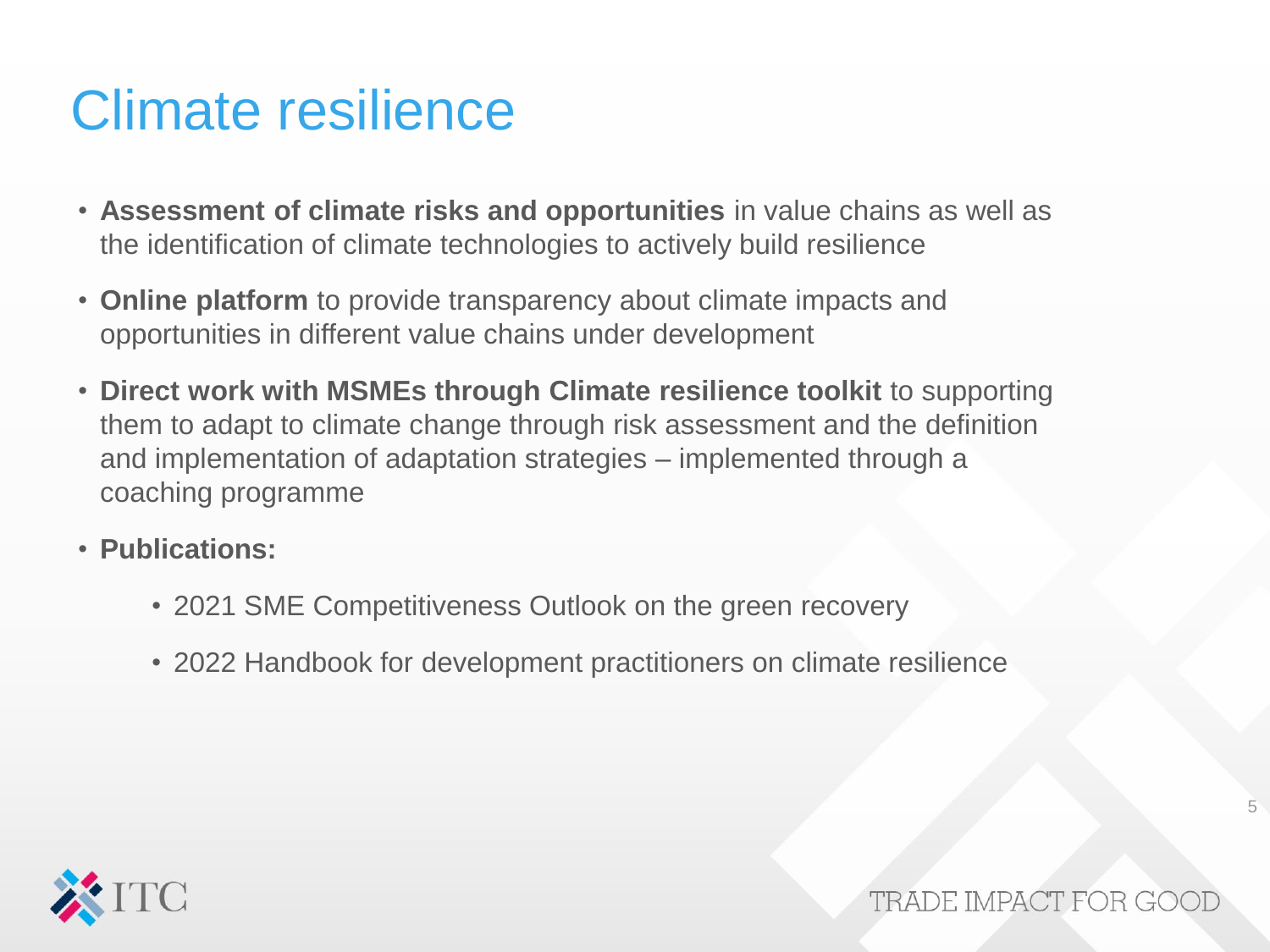### Green finance

- **Green finance landscape mapping** providing an overview of green financiers and the conditions for MSMEs to access finance
	- Three upcoming publications on Kenya, Ghana and Vietnam
- **Coaching methodology** so support MSMEs to access finance for the implementation of green projects through a three-step approach: i) financial diagnostic and health check of the MSME, ii) direct coaching to help MSMEs to address gaps, iii) support to connect them with financiers and develop bankable business plans and investor pitch decks
- **Partnership with the eco.business Fund** to provide a self-assessment solution for businesses to assess their compliance against sustainability standards and potentially access preferred bank loans based on their sustainability score.

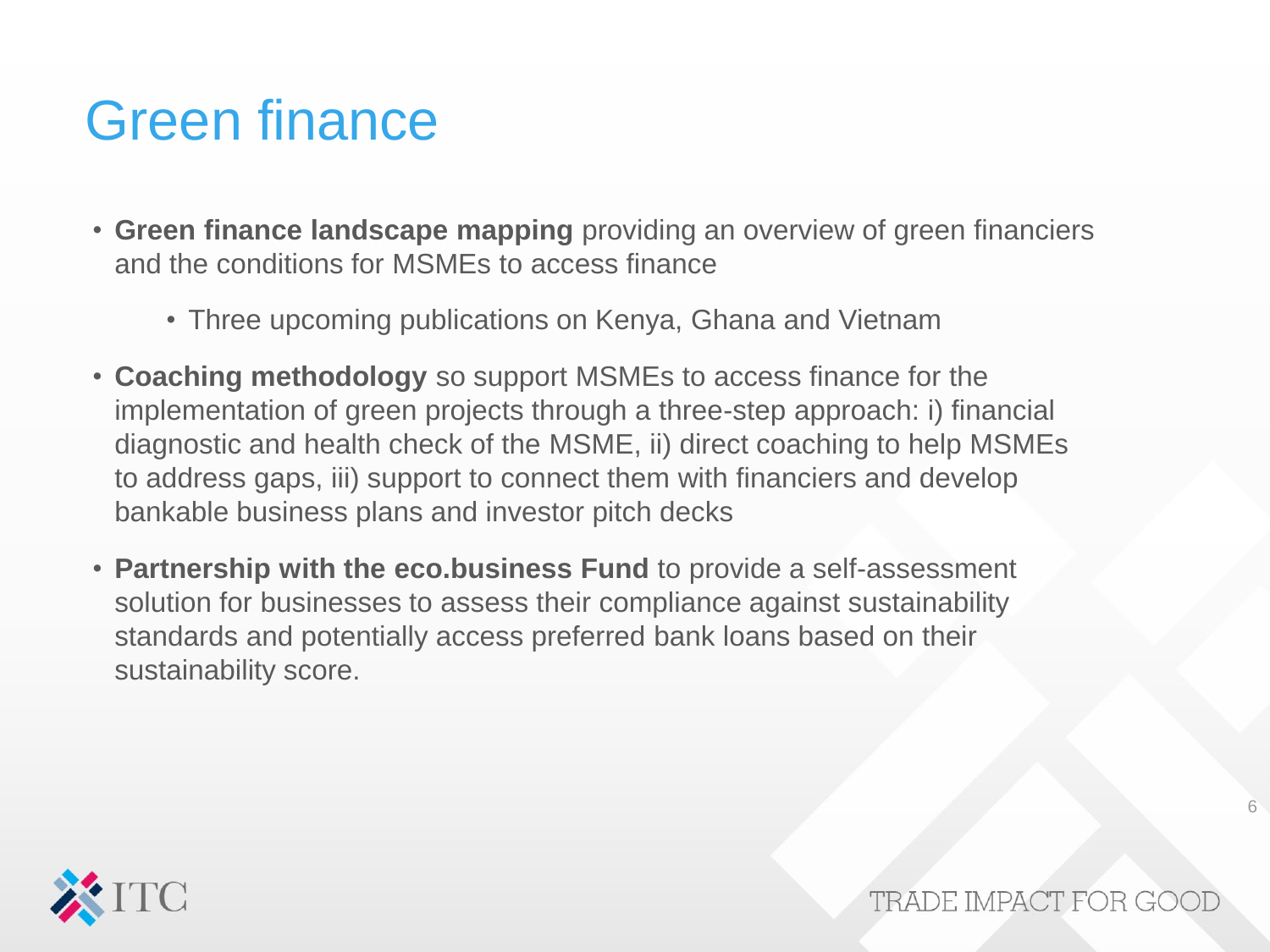### Agenda setting and advocacy

- Supporting policy makers and stakeholders both locally and multilaterally to establish an enabling policy ecosystem for MSMEs to go green by:
- Shaping **international trade and environment policy**:
	- Series of informal dialogues in collaboration with UNEP and the Geneve Graduate Institute to ensure that priorities of developing countries are reflected into ongoing **multilateral processes on trade & environment (COP, TESSD, WTO discussions CTE, Stockholm +50)**
	- **Contribute to agenda setting** for policy makers (e.g. through policy briefs)
- Informing **national trade and environment policy,** e.g. through greening of national export and sector development strategies – paper in collaboration with Kenya will be published in Q1 or Q2 2022



TRADE IMPACT FOR GO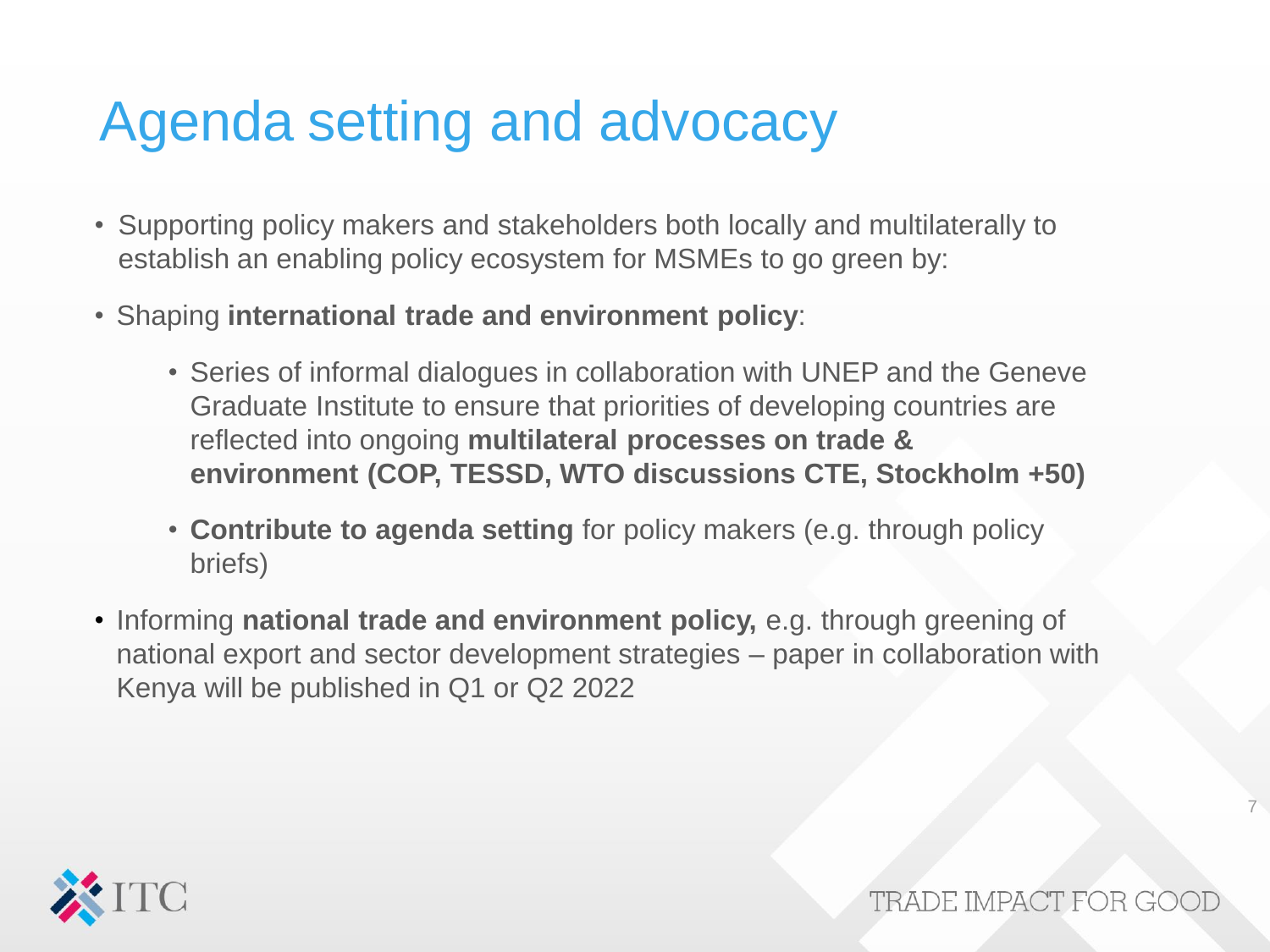### The GreenToCompete Hubs

A global network of **GreenToCompete Hubs** activating MSMEs to go green by:

- *Sustainability:* Created a framework for building the capacity and funding for offering green services for MSMEs and formed a global network to drive the green transition
- *Scalability:* to "quickly" implement and scale new green offerings globally through multiplier effect
- *Innovation:* Developed a series of green service offering for MSMEs
- *Advocacy:* Inspiring and advising other BSOs to develop green services for MSMEs & shaping green trade policy makers and ecosystem stakeholders to build enabling environments

#### First set of countries:

Caribbean - Barbados, Guyana and St. Lucia, Ghana, Kenya, Laos, Nepal, Peru and Viet Nam

#### Main sectors:

Agri-food, natural ingredients, textile & clothing and eco-tourism



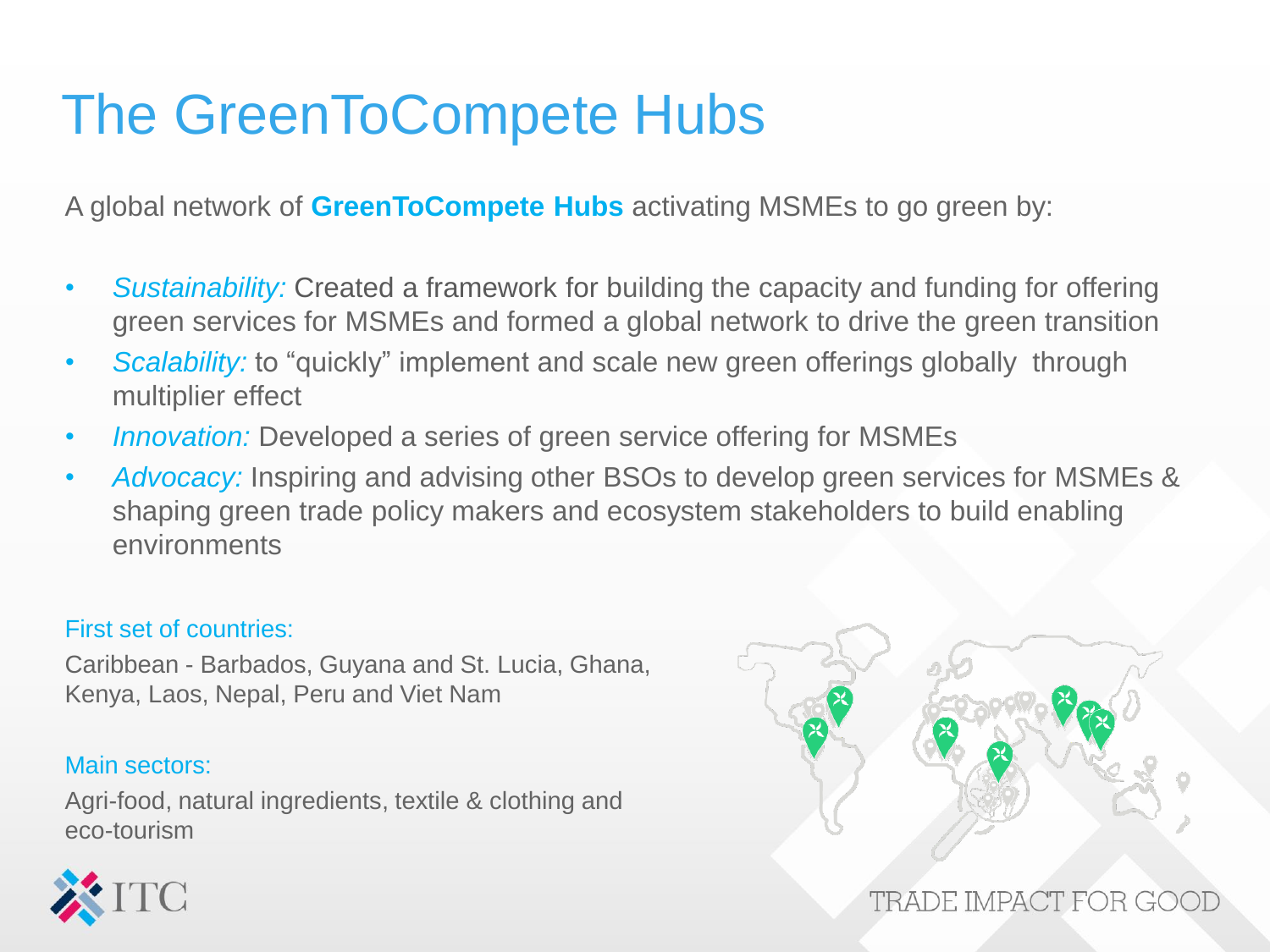### GreenToCompete Hubs: Strengthening green competitiveness

*– of more than 4500 MSMEs directly by end of 2022*



**Enhancing competitiveness** Scancom, Viet Nam: Increasing resource efficiency and improving productivity



#### **Increasing Sales**

Shiwi, Peru: Selling sustainably sourced food ingredients from the Amazon online

**Accessing green finance**

Miyonga, Kenya: Investment of 300k USD secured for mobile solar drying truck to reduce waste